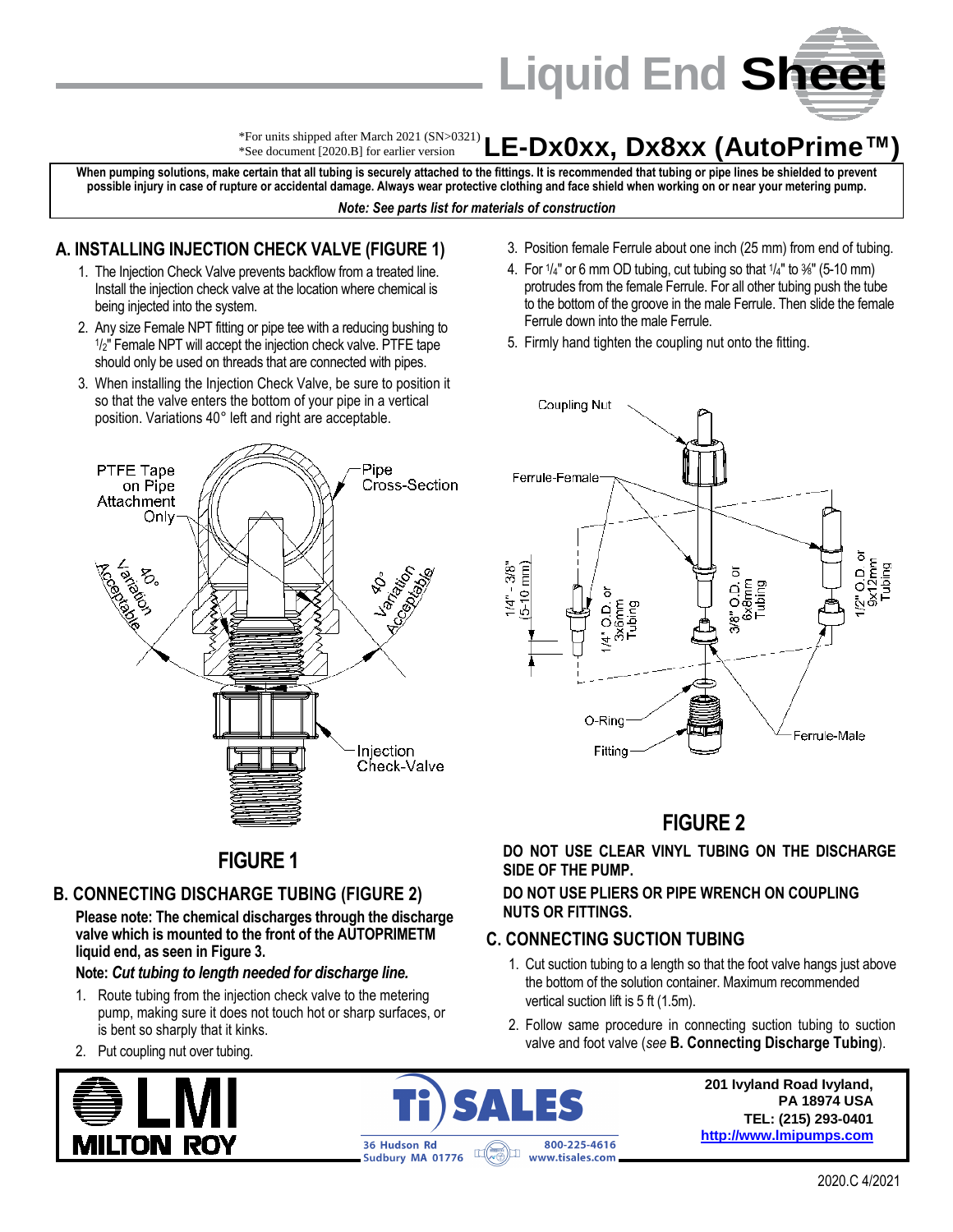# LE-Dx0xx & LE-Dx8xx

| Key           | <b>Description</b>                           | Part          |                | <b>QUANTITY</b> |                |                         | <b>QUANTITY</b>    |                |                |                |
|---------------|----------------------------------------------|---------------|----------------|-----------------|----------------|-------------------------|--------------------|----------------|----------------|----------------|
| <b>Number</b> |                                              | <b>Number</b> | D10xx          | D50xx           | D60xx          | D90xx                   | D <sub>18</sub> xx | D58xx          | D68xx          | D98xx          |
| 10            | Pump Head AutoPrimeTM                        | 48743         |                | 1               |                |                         |                    |                |                |                |
|               |                                              | 48746         |                |                 |                |                         |                    | $\mathbf{1}$   |                |                |
|               |                                              | 48744         |                |                 |                | 1                       |                    |                |                |                |
|               |                                              | 48747         |                |                 |                |                         |                    |                |                | 1              |
|               |                                              | 48745         |                |                 | 1              |                         |                    |                |                |                |
|               |                                              | 48748         |                |                 |                |                         |                    |                | 1              |                |
|               |                                              | 50529         | $\mathbf{1}$   |                 |                |                         |                    |                |                |                |
|               |                                              | 50530         |                |                 |                |                         | 1                  |                |                |                |
| 40            | O-Ring                                       | 48349         | 5              | 5               | 5              | 5                       | 5                  | 5              | 5              | 5              |
| 90            | O-Ring                                       | 39413         | 6              | 6               | 6              | 6                       | 6                  | 6              | 6              | 6              |
| 100           | O-Ring                                       | 36103         | 5              | 5               | 5              | 5                       | 5                  | 5              | 5              | 5              |
| 190           | LiquiframTM                                  | 30916         |                | 1               |                |                         |                    | 1              |                |                |
|               |                                              | 30917         |                |                 |                | 1                       |                    |                |                | $\mathbf{1}$   |
|               |                                              | 31420         |                |                 | $\mathbf{1}$   |                         |                    |                | $\mathbf{1}$   |                |
|               |                                              | 31419         | $\mathbf{1}$   |                 |                |                         | $\mathbf{1}$       |                |                |                |
| 230           | <b>Injection Check Valve Body</b>            | 48617         | $\mathbf{1}$   | 1               | 1              | 1                       | 1                  | 1              | 1              | 1              |
| 250           | <b>Ceramic Weight</b>                        | 10322         | $\mathbf{1}$   | 1               | 1              | 1                       | 1                  | 1              | 1              | 1              |
| 260           | Foot Valve Coupling                          | 36204         | 1              | 1               | 1              | 1                       | 1                  | 1              | 1              | 1              |
| 270           | Foot Valve Strainer                          | 10123         | 1              | 1               | 1              | 1                       | 1                  | 1              | 1              | 1              |
| 350           | Tubing, Suction & Discharge<br><b>Dxxxl</b>  | 25636-16      |                | 1               |                |                         |                    | 1              |                |                |
|               |                                              | 10342-16      |                |                 | 1              | 1                       |                    |                | 1              | 1              |
|               |                                              | 10142-16      | $\mathbf{1}$   |                 |                |                         | 1                  |                |                |                |
| 356           | Tubing, AutoPrimeTM                          | 10142-10      | $\mathbf{1}$   | 1               | 1              | $\mathbf{1}$            | $\mathbf{1}$       | 1              | 1              | 1              |
|               |                                              | 49087         |                | 1               |                |                         |                    | 1              |                |                |
| 602           | <b>Suction Check Valve</b>                   | 49088         | 1              |                 | $\mathbf{1}$   | 1                       | $\mathbf{1}$       |                | 1              | $\mathbf{1}$   |
| 603           | Cartridge Valve                              | 37335         |                | 3               |                |                         |                    | 3              |                |                |
|               |                                              | 37338         | 3              |                 | 3              | 3                       | 3                  |                | 3              | 3              |
| 606           | <b>Liquid End Hardware</b>                   | 49109         | $\mathbf{1}$   | 1               | 1              | $\mathbf{1}$            | $\mathbf{1}$       | 1              | 1              | $\mathbf{1}$   |
| 607           | Foot Valve                                   | 49099         |                | $\mathbf{1}$    |                |                         |                    | 1              |                |                |
|               |                                              | 49100         | $\mathbf{1}$   |                 | 1              | $\mathbf{1}$            | 1                  |                | $\mathbf{1}$   | $\mathbf{1}$   |
| 608           | <b>Injection Valve</b>                       | 48728         | 1              | 1               | 1              | 1                       | $\mathbf{1}$       | 1              | 1              | 1              |
| 609           | AutoPrimeTM Disch, Check Valve               | 48705         |                | 1               |                |                         |                    | 1              |                |                |
|               |                                              | 49098         | $\mathbf{1}$   |                 | $\mathbf{1}$   | 1                       | $\mathbf{1}$       |                | $\mathbf{1}$   | $\mathbf{1}$   |
| 610           | AutoPrimeTM Disch. Cartridge Valve           | 48707         |                | 1               |                |                         |                    | 1              |                |                |
|               |                                              | 49097         | $\mathbf{1}$   |                 | $\mathbf{1}$   | $\mathbf{1}$            | $\mathbf{1}$       |                | 1              | 1              |
| 611           | AutoPrimeTM Shuttle Valve                    | 48708         | $\mathbf{1}$   | 1               | $\mathbf{1}$   | $\mathbf{1}$            | $\mathbf{1}$       | 1              | 1              | 1              |
| 612           | AutoPrimeTM Cartridge Valve                  | 48709         | $\mathbf{1}$   | $\mathbf{1}$    | $\mathbf{1}$   | $\mathbf{1}$            | $\mathbf{1}$       | $\mathbf{1}$   | $\mathbf{1}$   | $\mathbf{1}$   |
| 613           |                                              | 77382         |                | 4               |                |                         |                    | $\overline{4}$ |                |                |
|               | <b>Tubing Connection Kit</b><br><b>Dxxxl</b> | 77383         |                |                 | $\overline{4}$ | 4                       |                    |                | 4              | 4              |
|               |                                              | 77384         | $\overline{4}$ |                 |                |                         | $\overline{4}$     |                |                |                |
|               | <b>Tubing Connection Kit</b><br><b>DxxxM</b> | 77378         |                | $\overline{4}$  |                |                         |                    | $\overline{4}$ |                |                |
|               |                                              | 77379         |                |                 | $\overline{4}$ | $\overline{\mathbf{4}}$ |                    |                | 4              | 4              |
|               |                                              | 77380         | $\overline{4}$ |                 |                |                         | $\overline{4}$     |                |                |                |
| 614           | <b>Tubing Connection Kit</b><br><b>Dxxxl</b> | 77384         | 1              | 1               | $\mathbf{1}$   | 1                       | $\mathbf 1$        | $\mathbf{1}$   | $\mathbf{1}$   | 1              |
|               | <b>Tubing Connection Kit</b><br><b>DxxxM</b> | 77380         | 1              | 1               | 1              | 1                       | 1                  | 1              | $\mathbf{1}$   | 1              |
| 615           | Single Ball Check Valve Fitting              | 48787         | 3              | 3               | 3              | 3                       | 3                  | 3              | 3              | 3              |
| 616           | Double Ball Check Valve Fitting              | 48791         | $\overline{c}$ | $\overline{2}$  | $\overline{c}$ | $\overline{2}$          | $\overline{2}$     | $\overline{c}$ | $\overline{c}$ | $\overline{c}$ |
| 617           | Injection Valve Cartridge                    | 48795         | 1              | $\mathbf{1}$    | $\mathbf{1}$   | $\mathbf{1}$            | $\mathbf{1}$       | 1              | 1              | 1              |
| 620           | MFV Assembly Kit                             | 58062         | 1              |                 | 1              | 1                       | 1                  |                | 1              | 1              |
|               | Dx0Hx and DxHSx                              | 58064         |                | $\mathbf{1}$    |                |                         |                    | 1              |                |                |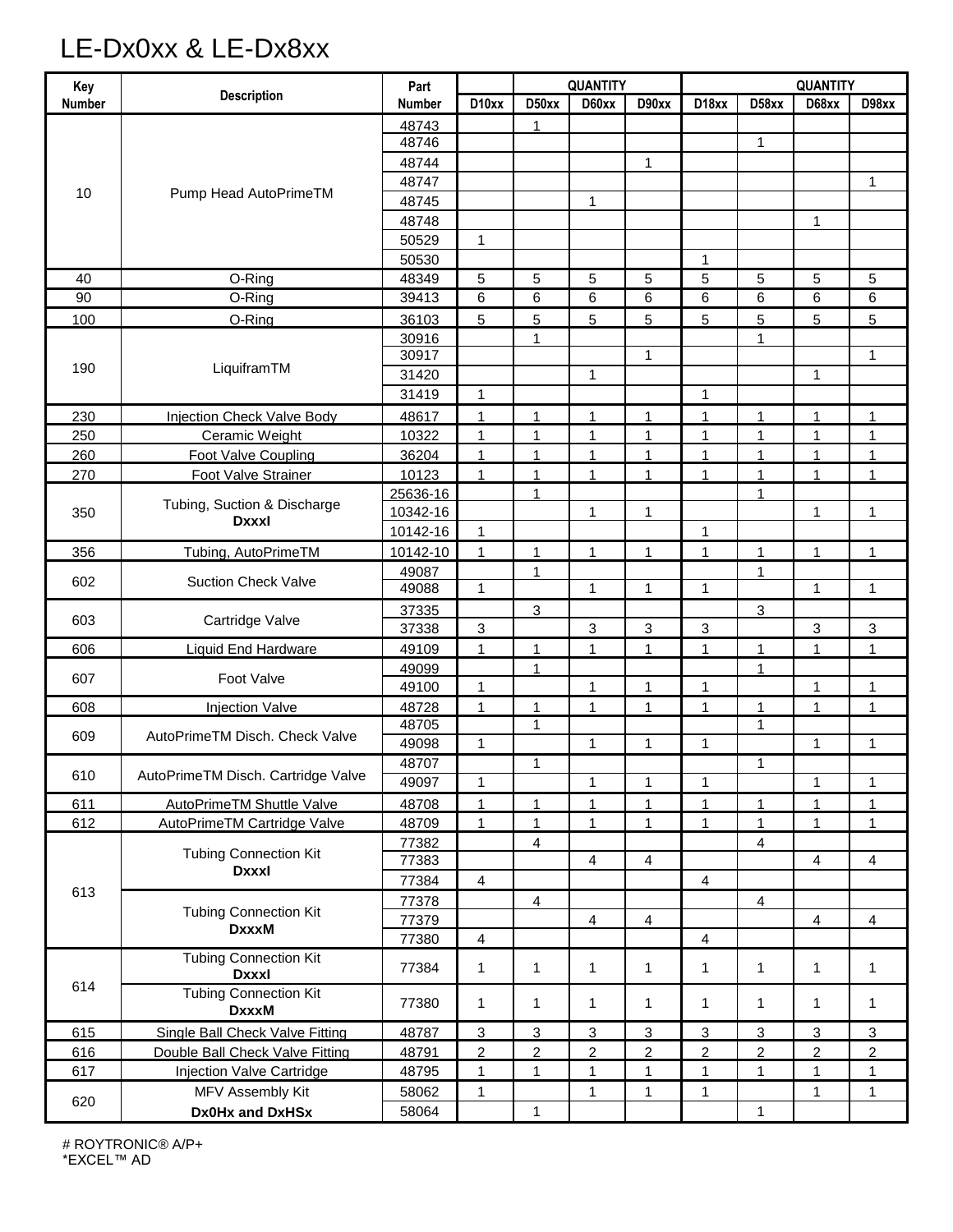## LE-Dx0xx & LE-Dx8xx

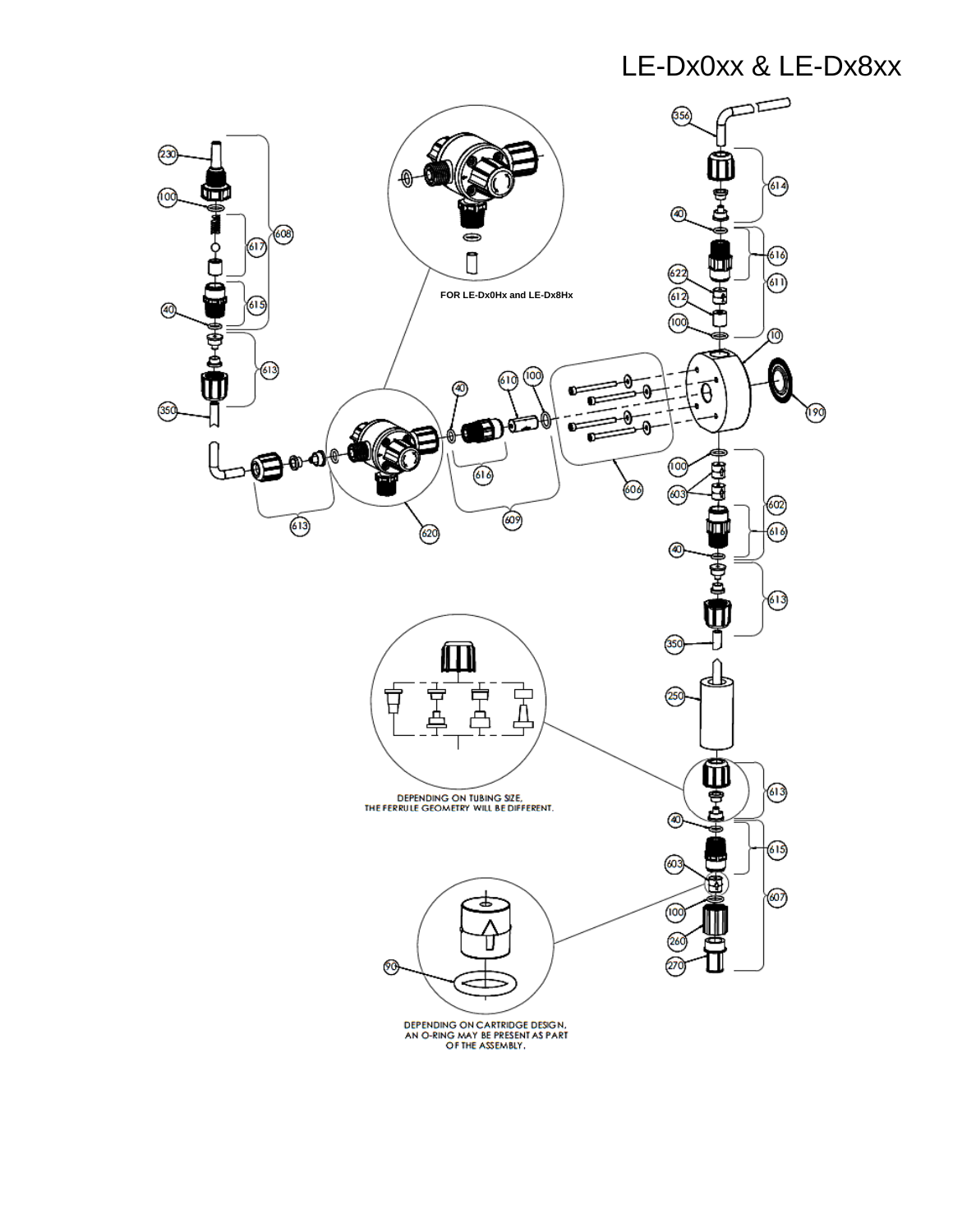## **D. CONNECTING AUTOPRIME™ TUBING FOR LIQUID ENDS DxxAx**

- 1. Using <sup>1</sup> /2" O.D. polyethylene tubing, cut AUTOPRIME™ tubing to length so that it returns to the solution tank. This tubing must not be submerged in the solution.
- 2. Follow the same procedure in connecting AUTOPRIME™ tubing to the AUTOPRIME™ valve (*see* **B. Connecting Discharge Tubing**).

## **E. PRIMING FOR AUTOPRIME™ LIQUID ENDS**

When all precautionary steps have been taken, the pump is mounted, and the tubing is securely attached, you may now start priming the pump.

- 1. Plug in or switch the pump on.
- 2. While the pump is running, set at 100% speed and 100% stroke length.
- 3. The suction tubing should begin to fill with solution from the tank.
- 4. The pump is now primed.

*Note: The pumps are normally self priming if suction lift is less than 5 feet (1.5 meters), check valves are wet (there is usually water in the pump head when shipped from the factory), and the steps above are followed. If the pump does not self prime, you can choose one of 2 ways to help prime:*

- 1. Remove the AUTOPRIME™ valve and cartridges and slowly pour water or solution into the pump head until it is filled. Replace cartridges and AUTOPRIME™ valve and repeat steps above.
- 2. Temporarily improve suction conditions by pumping from a container closer to or above pump.

## **F. DEPRESSURIZING THE DISCHARGE LINE AND PUMP HEAD**

*ALWAYS wear protective clothing, face shield, safety glasses and gloves when performing any maintenance or replacement on your pump.*

1. Be sure the Injection Check Valve is properly installed and is operating. If a shut off valve has been installed downstream of the Injection Valve, it should be closed.

#### 2. **Line Depressurization:**

To reduce the risk of chemical splash during disassembly or maintenance, all installations should be equipped with line depressurization capability. Installing a Multifunction Valve is one way to include this capability. Refer to the operating instructions of the valve or device.



**When tubing connections are loosened, chemical will drain from the line. Use appropriate safety precautions to avoid contact with chemical.**



**FIGURE 3**